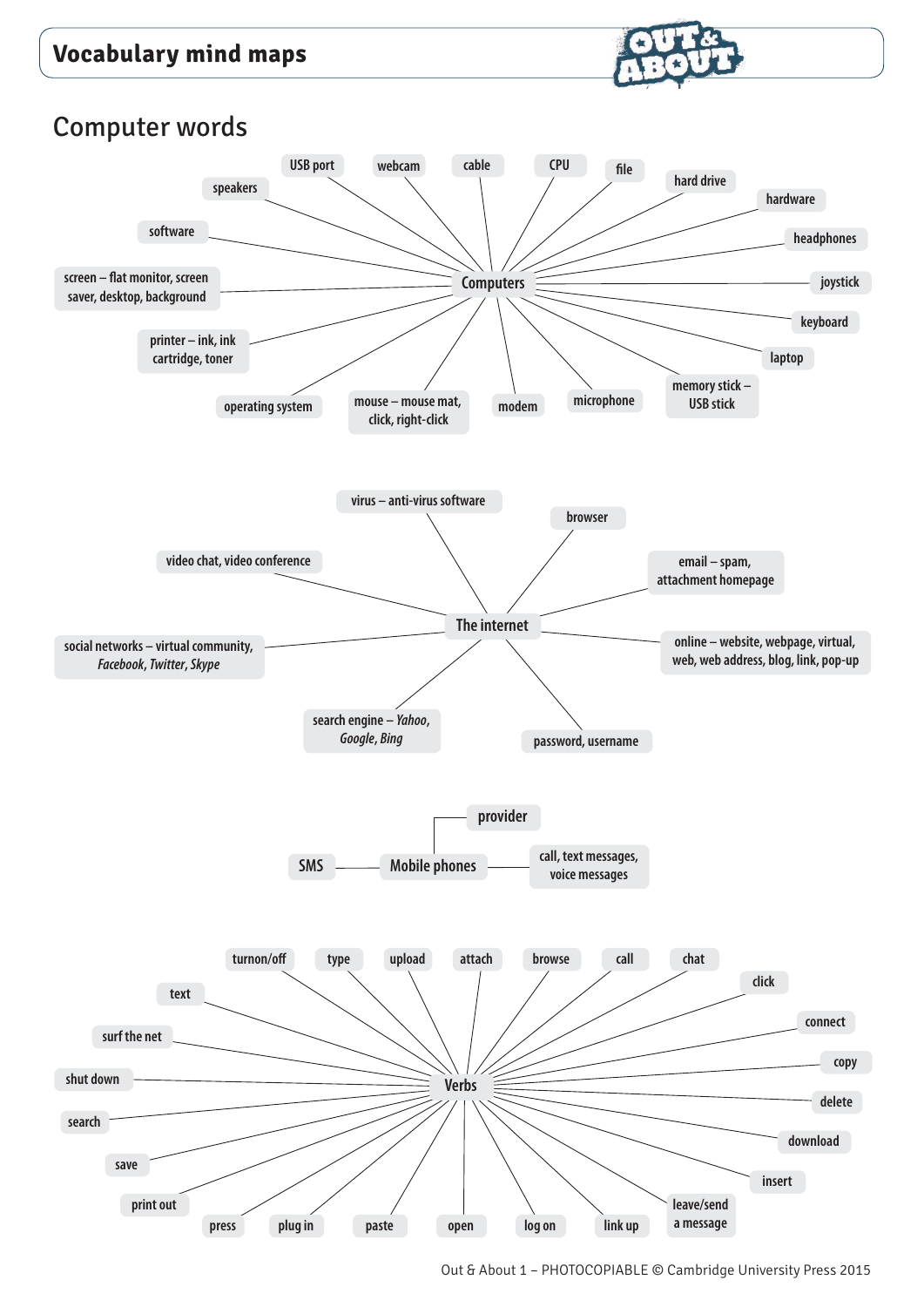

#### Relatives



Out & About 1 – PHOTOCOPIABLE © Cambridge University Press 2015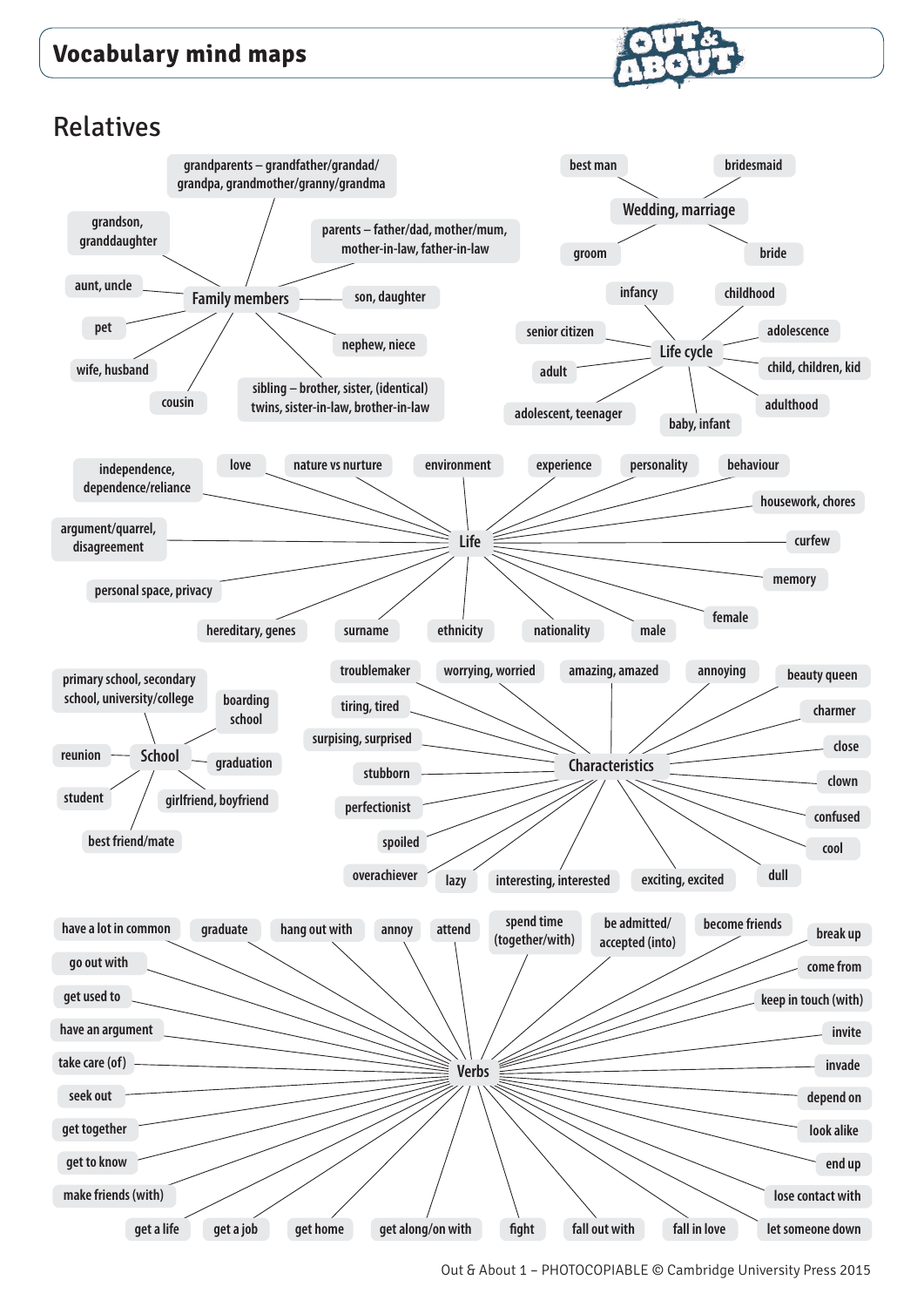

Sports

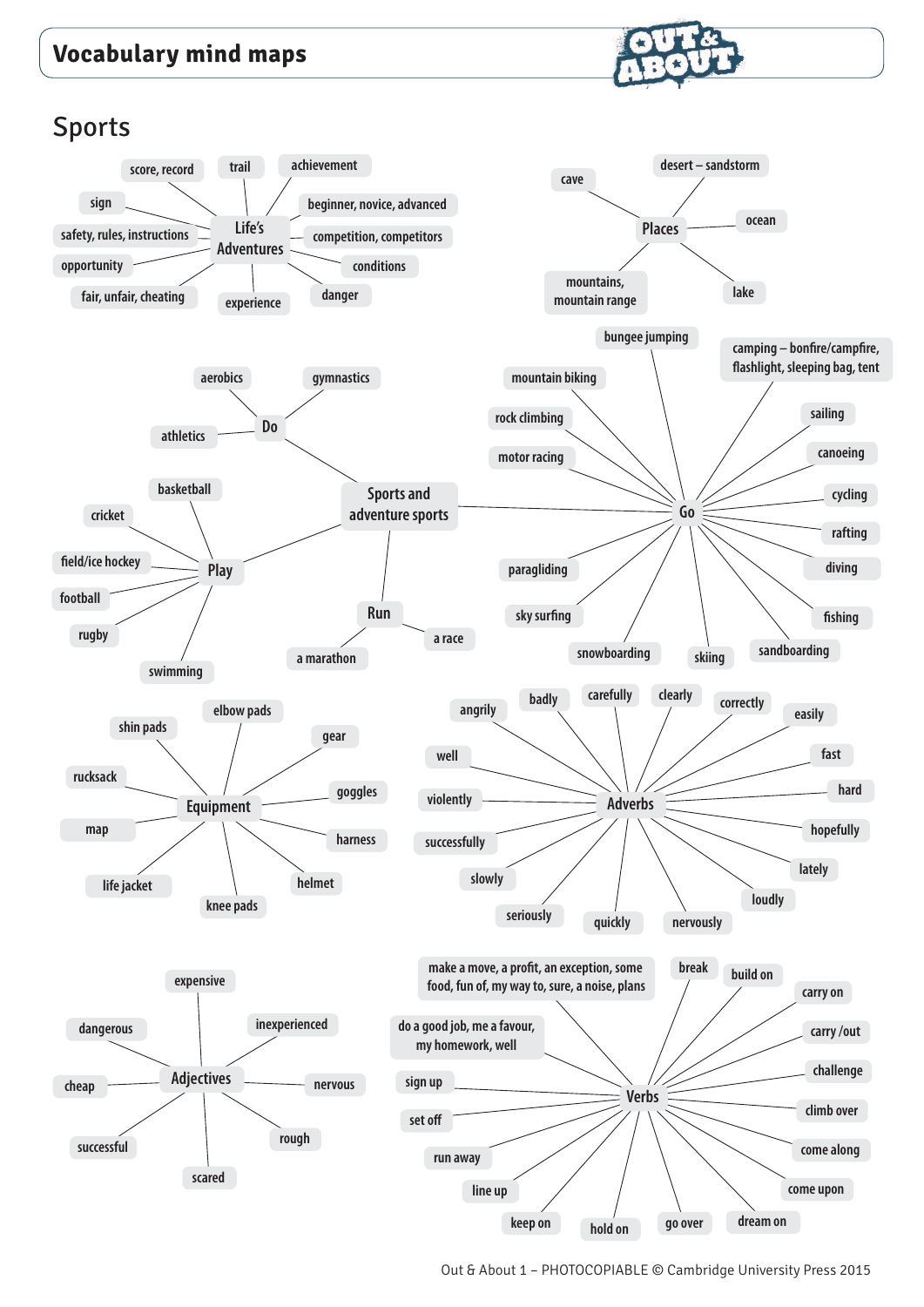

# Crime





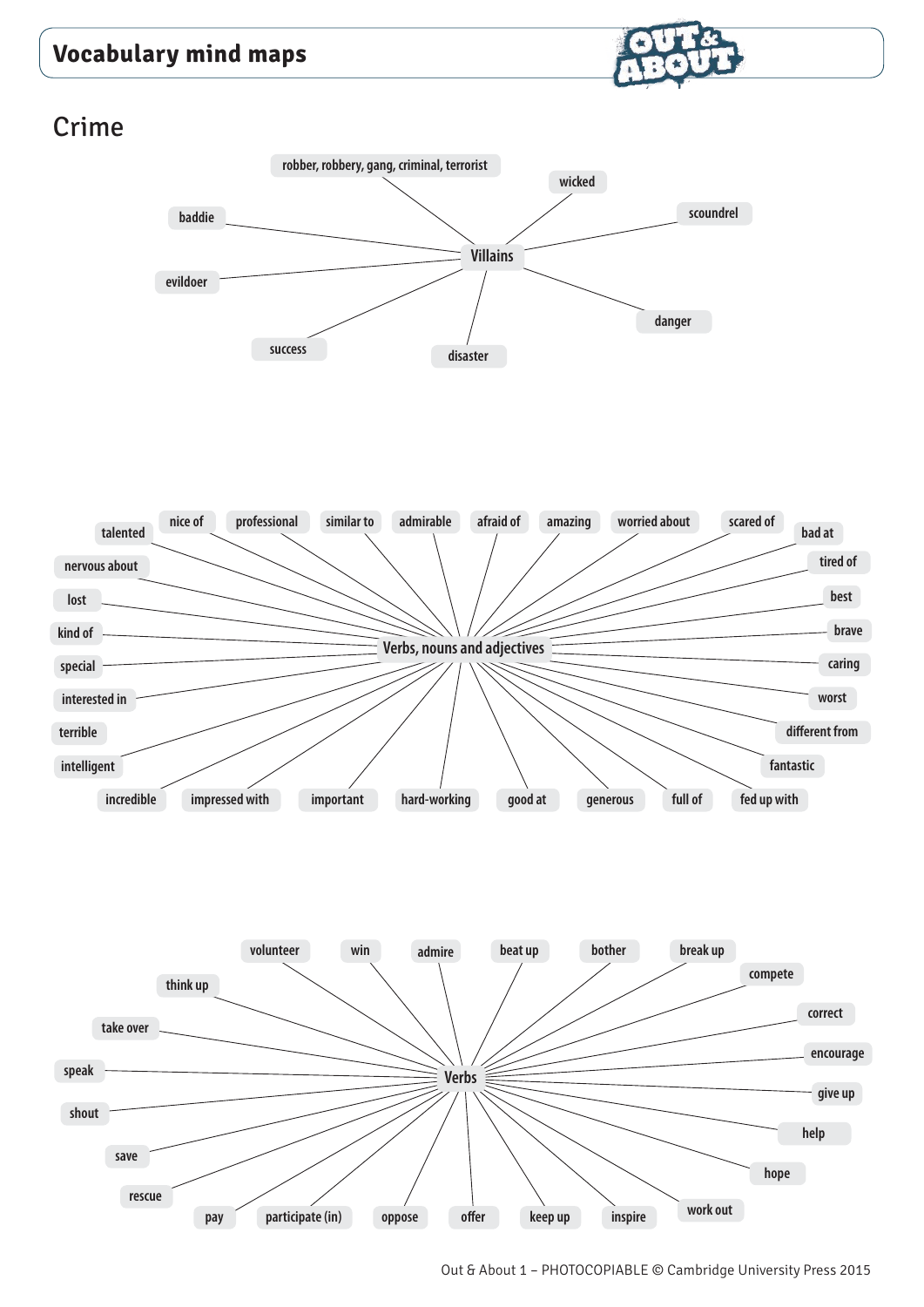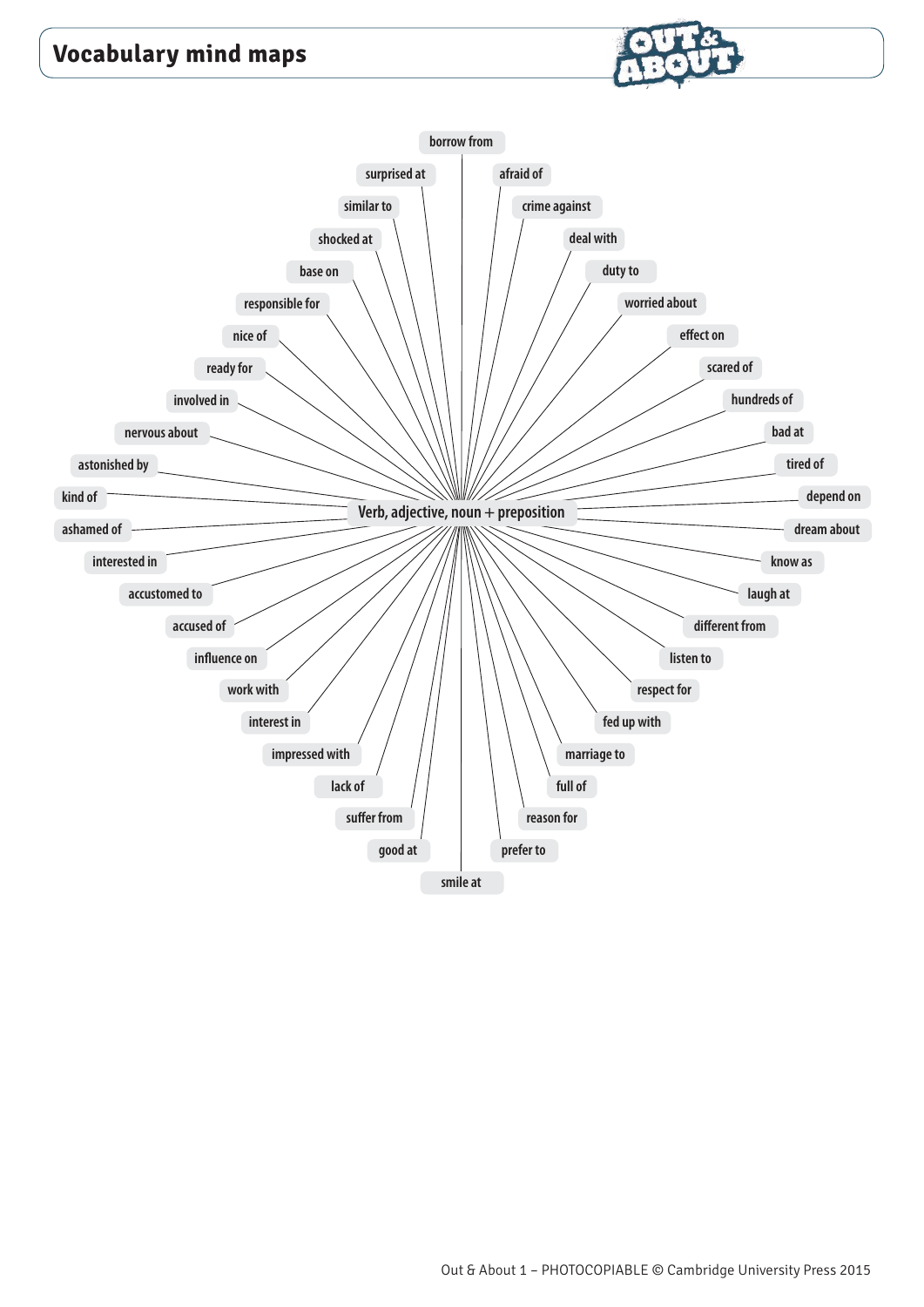

## The media